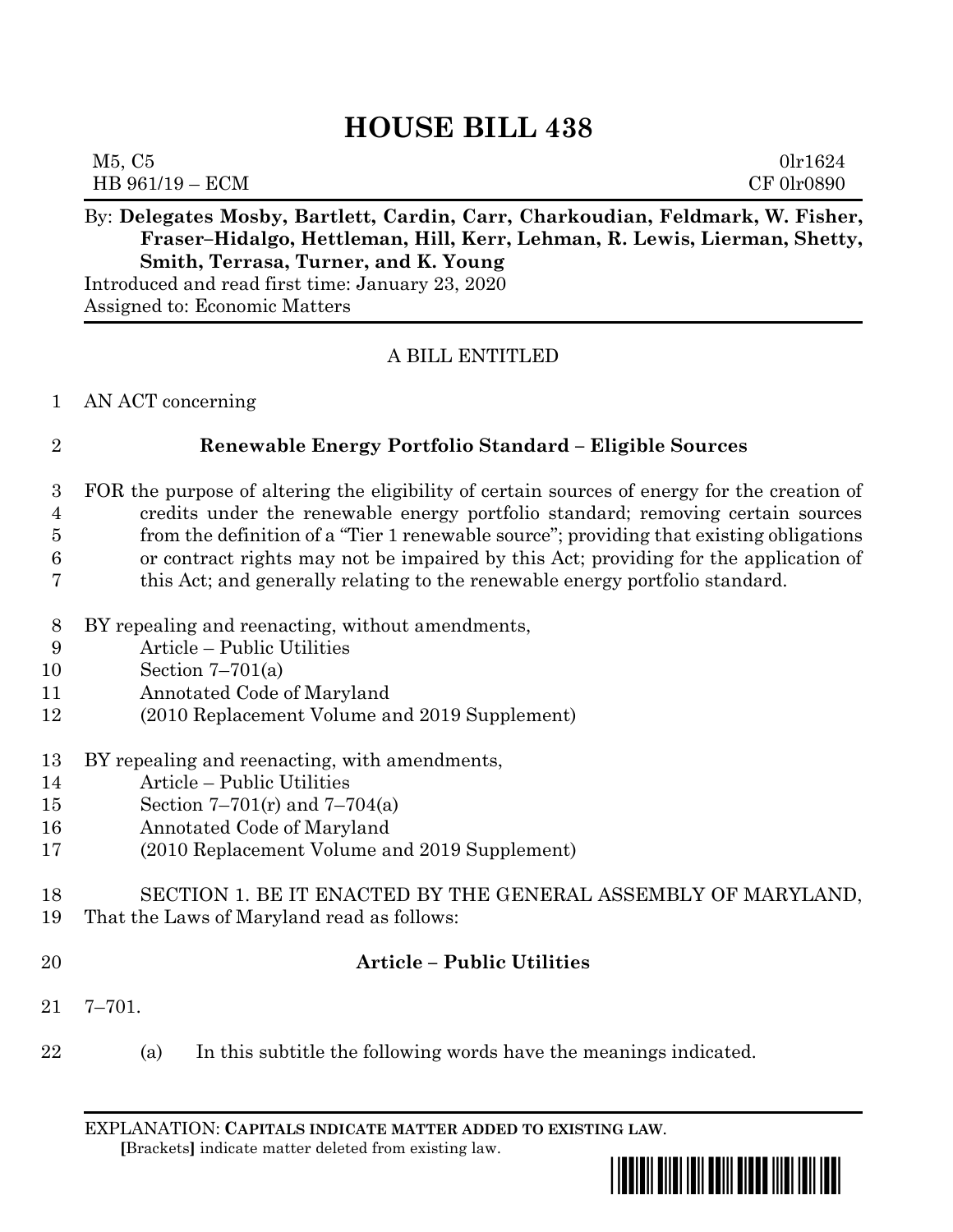### **HOUSE BILL 438**

| $\mathbf 1$<br>2      | (r)<br>sources:                                                                                          |      | "Tier 1 renewable source" means one or more of the following types of energy                                                                                                                                                                                                               |
|-----------------------|----------------------------------------------------------------------------------------------------------|------|--------------------------------------------------------------------------------------------------------------------------------------------------------------------------------------------------------------------------------------------------------------------------------------------|
| $\boldsymbol{3}$<br>4 | solar energy, including energy from photovoltaic technologies and solar<br>(1)<br>water heating systems; |      |                                                                                                                                                                                                                                                                                            |
| $\overline{5}$        |                                                                                                          | (2)  | wind;                                                                                                                                                                                                                                                                                      |
| 6                     |                                                                                                          | (3)  | qualifying biomass;                                                                                                                                                                                                                                                                        |
| 7<br>8                |                                                                                                          | (4)  | methane from the anaerobic decomposition of organic materials in a<br>landfill or wastewater treatment plant;                                                                                                                                                                              |
| 9<br>10               |                                                                                                          | (5)  | geothermal, including energy generated through geothermal exchange<br>from or thermal energy avoided by, groundwater or a shallow ground source;                                                                                                                                           |
| 11<br>12              | differences;                                                                                             | (6)  | ocean, including energy from waves, tides, currents, and thermal                                                                                                                                                                                                                           |
| 13<br>14              |                                                                                                          | (7)  | a fuel cell that produces electricity from a Tier 1 renewable source<br>under item $(3)$ or $(4)$ of this subsection;                                                                                                                                                                      |
| 15<br>16              |                                                                                                          | (8)  | a small hydroelectric power plant of less than 30 megawatts in capacity<br>that is licensed or exempt from licensing by the Federal Energy Regulatory Commission;                                                                                                                          |
| 17                    |                                                                                                          | (9)  | poultry litter-to-energy; AND                                                                                                                                                                                                                                                              |
| 18                    |                                                                                                          | (10) | [waste-to-energy;                                                                                                                                                                                                                                                                          |
| 19                    |                                                                                                          | (11) | refuse–derived fuel; and                                                                                                                                                                                                                                                                   |
| 20                    |                                                                                                          | (12) | thermal energy from a thermal biomass system.                                                                                                                                                                                                                                              |
| 21                    | $7 - 704.$                                                                                               |      |                                                                                                                                                                                                                                                                                            |
| 22                    | (a)                                                                                                      | (1)  | Energy from a Tier 1 renewable source:                                                                                                                                                                                                                                                     |
| 23<br>24              |                                                                                                          |      | is eligible for inclusion in meeting the renewable energy portfolio<br>(i)<br>standard regardless of when the generating system or facility was placed in service; and                                                                                                                     |
| 25<br>26              |                                                                                                          |      | may be applied to the percentage requirements of the standard<br>(ii)<br>for either Tier 1 renewable sources or Tier 2 renewable sources.                                                                                                                                                  |
| 27<br>28<br>29<br>30  | Maryland.                                                                                                | (2)  | Energy from a Tier 1 renewable source under $\S$ 7-701(r)(1), (5),<br>(i)<br>OR $(9)$ [, $(10)$ , or $(11)$ ] of this subtitle is eligible for inclusion in meeting the renewable energy<br>portfolio standard only if the source is connected with the electric distribution grid serving |